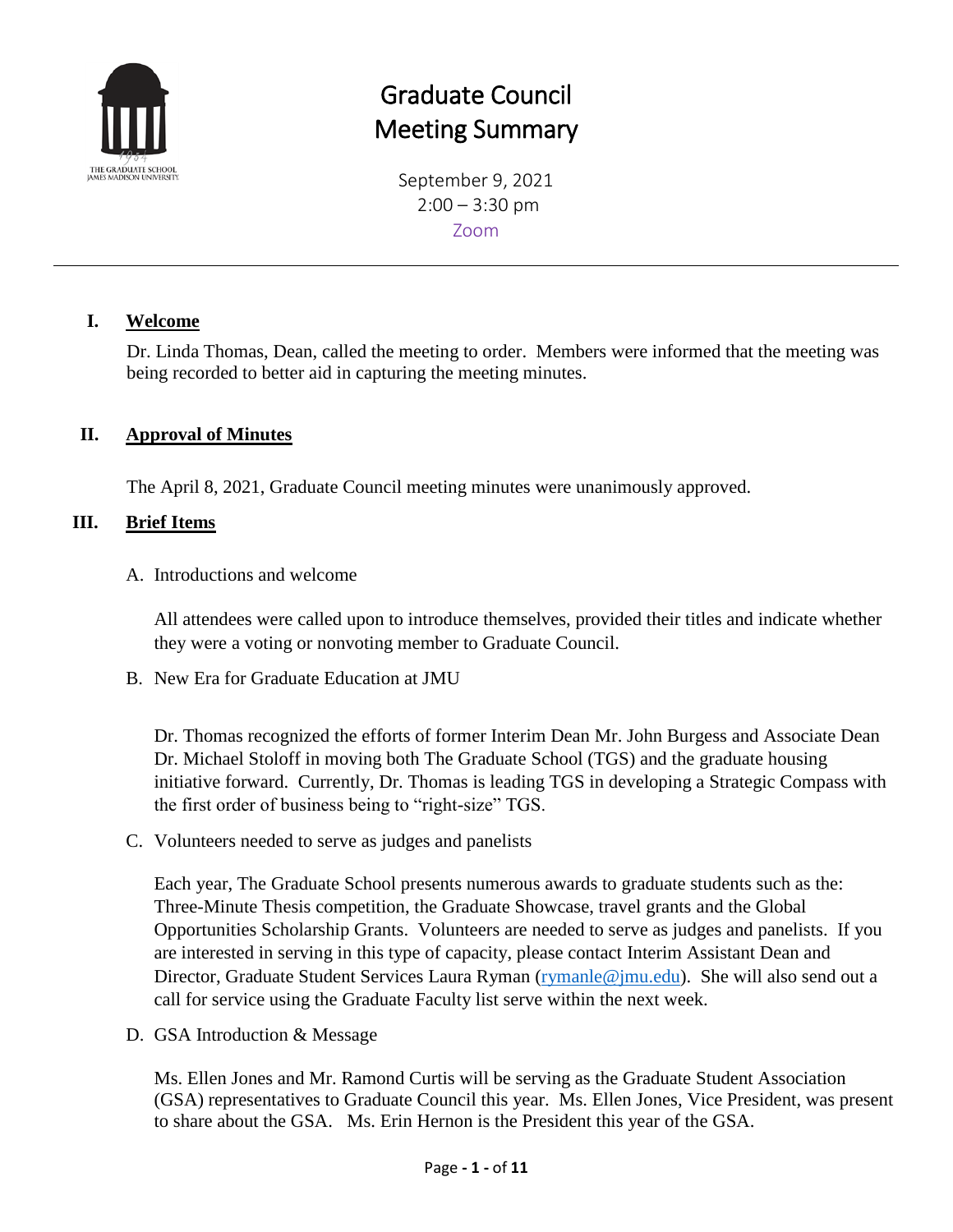The GSA held their first meeting this year on Thursday, September 2, and the event was well attended. Participants completed a survey about the type of activities they would like to see GSA offer. There was an overwhelming response requesting professional development opportunities be offered to graduate students.

The GSA also hopes to offer social events as well. The GSA is developing a calendar of events, which will be shared with members of the Graduate Council. New this year, graduate students can now access Madison Hall after hours by filling out a form and submitting it to TGS.

#### E. Travel Grants

The Office of Research and Scholarship, under the direction of Vice President Dr. Anthony Tongen, has agreed to take over the travel grant process. Research and Scholarship has secured some additional funding for travel grants. Research and Scholarship has asked to observe the process for first round of travel grants before officially taking them over.

The Travel Grant application deadlines are: September 30, 2021, January 15, 2022, and March 31, 2022. Additional information about travel grants can be found on TGS's website. An email will be sent to all students with dates and reminders related to the travel grants. Eligible applicants must be an active graduate student and who are presenting or facilitating at a scholarly event.

F. Curriculum Revision Deadlines and  $5<sup>th</sup>$  Year Programs

Curriculum Revision Deadlines - The university schedule for the fall is entered during the spring semester and students register during spring semester for those courses. The process for getting any course revisions completed is a fairly long process. The curriculum revision process was explained.

The first step in the process, is that course changes are entered in Curriculog, and the changes get approved at the department level. Changes move up the chain for approval at the college level, sometimes by a committee, before going before the Dean for approval. Even after being approved by the Dean, the changes go before the Graduate Council Curriculum Committee, and then goes for a waiting period. Some changes require the approval of CAP (Committee on Academic Programs). At this point, the changes are considered by the Vice Provost Office and may require further conversations before receiving final approval. All this takes place before the Registrar's Office enters the changes into the scheduling system.

Since the schedule has to be entered during the spring semester, it is very important to get started on any curriculum changes for fall very quickly. Programs are encouraged to enter their curriculum changes into Curriculog as soon as possible in order to get the process going. The timeline is tight. The proposals are due November 1. The Deans need to have them approved by December 15, in order for them to be done by the university in time to be entered into the scheduling system. If you have questions about the process, please contact Dr. Michael Stoloff [\(stolofml@jmu.edu\)](mailto:stolofml@jmu.edu) and Dr. Paula Maxwell [\(maxwelpj@jmu.edu\)](mailto:maxwelpj@jmu.edu).

When entering curriculum changes into Curriculog, make sure the objectives and outlines for those courses are accurate and up-to-date.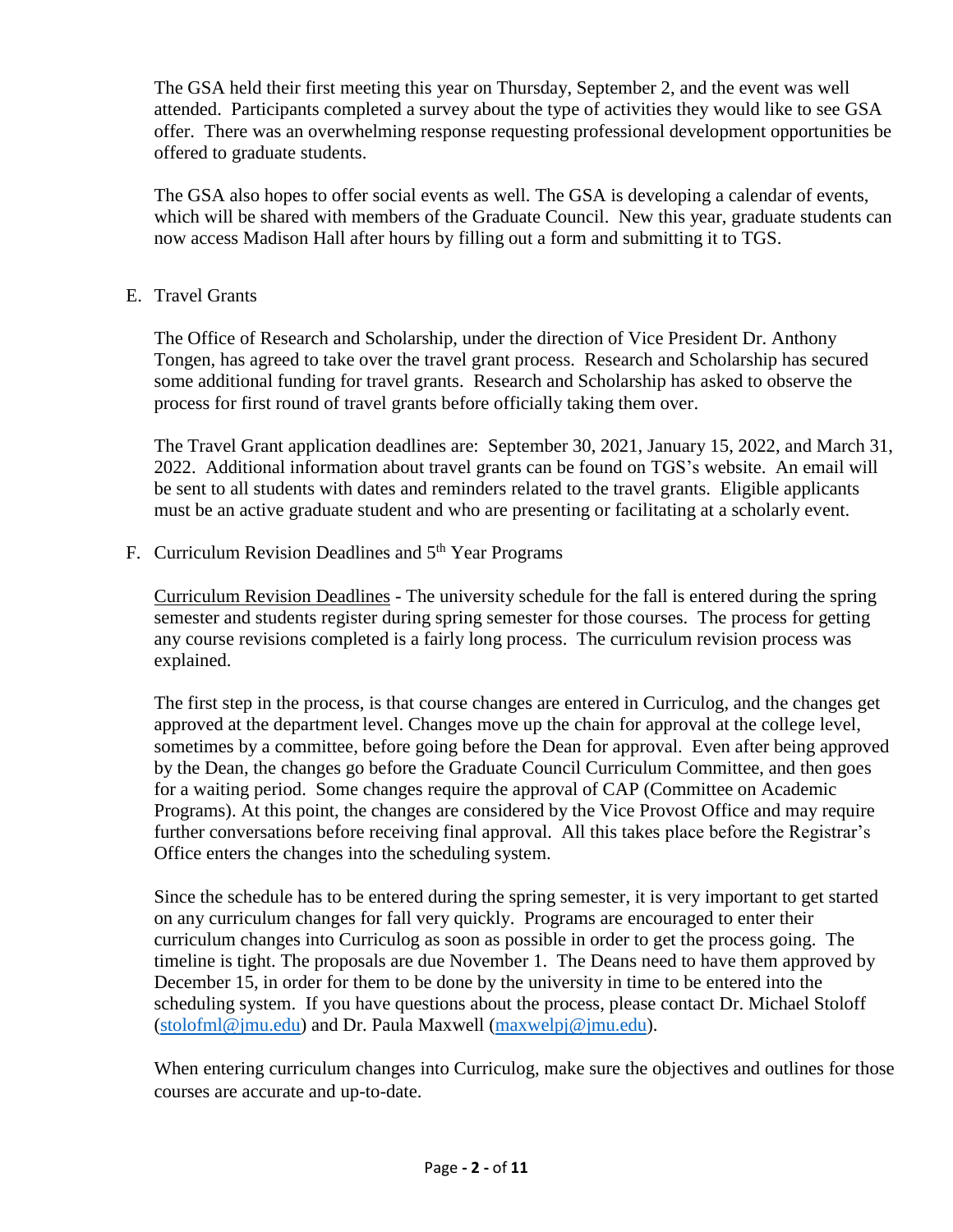5<sup>th</sup> Year Programs - The Graduate School would like to see more fifth year programs offered. The fifth-year programs are ones where the students are undergraduate students here and then they begin their graduate experience while they are still an undergraduate student. They then move to the graduate level in a program that is shorter than it would normally be had they just started their graduate program after they completed their undergraduate degree.

JMU is a little behind other Virginia institutions in offering fifth-year programs. Many institutions have instituted policies that facilitate fifth-year programs. The policies that are in place allow for undergrad students to take graduate courses, at least to a limited extent, that count toward both their undergraduate degree and toward their future graduate degree. Other institutions also have favorable tuition policies that allows students to take as a fulltime undergraduate some graduate courses without paying anything extra for those graduate courses. As a fulltime undergraduate student, they pay full tuition and can take a certain number of credits. If some of those credits are required for their undergraduate program they can take at undergraduate tuition. This is something that JMU does not offer. Instead at JMU, students enrolled in a graduate course pay graduate fees.

Dr. Stoloff and Dr. Maxwell have been working on creating some policies that would allow more fifth-year programs to progress. Any department that would like to develop a fifth-year program and they have some idea what a fifth-year program would like, Dr. Stoloff and Dr. Maxwell would like to see an outline of over-lap semesters when a student is enrolled in both undergraduate and graduate courses. Having this sort of information to review would help in the development of policies that would facilitate the creation of more fifth-year programs.

Policies need to be in place for undergrads to take grad courses both toward their undergrad degree and their grad degree. It would be nice to have policies that would allow faulty to be able to do what they wish verses having faculty trying to make programs fit within the policies. We need to be more creative in our offerings and creating firth-programs is one possibility.

Discussion ensued. Those with more questions on fifth-year program development or wish for some assistance in creating program proposals, may contact either Dr. Stoloff or Dr. Maxwell.

#### **IV. Discussion Items**

#### A. Approval of Executive Committee membership\*

Membership of the Executive Committee consists of the Interim Dean of The Graduate School, who serves as chair, the Associate Dean, who serves as co-chair and one graduate faculty member representing each college. Members of the committee may be called on, in between full Council meetings and during the summer months, to provide advice to the Interim Dean and to aid in urgent decision-making when the full Graduate Council cannot be gathered. The Interim Dean and Associate Dean of The Graduate School serve as ex-officio, non-voting members.

For the Executive Committee, the Graduate Council must choose one representative for each college from among the members of next year's Graduate Council.

The slate of officers for the 2021-2022 Executive Committee include: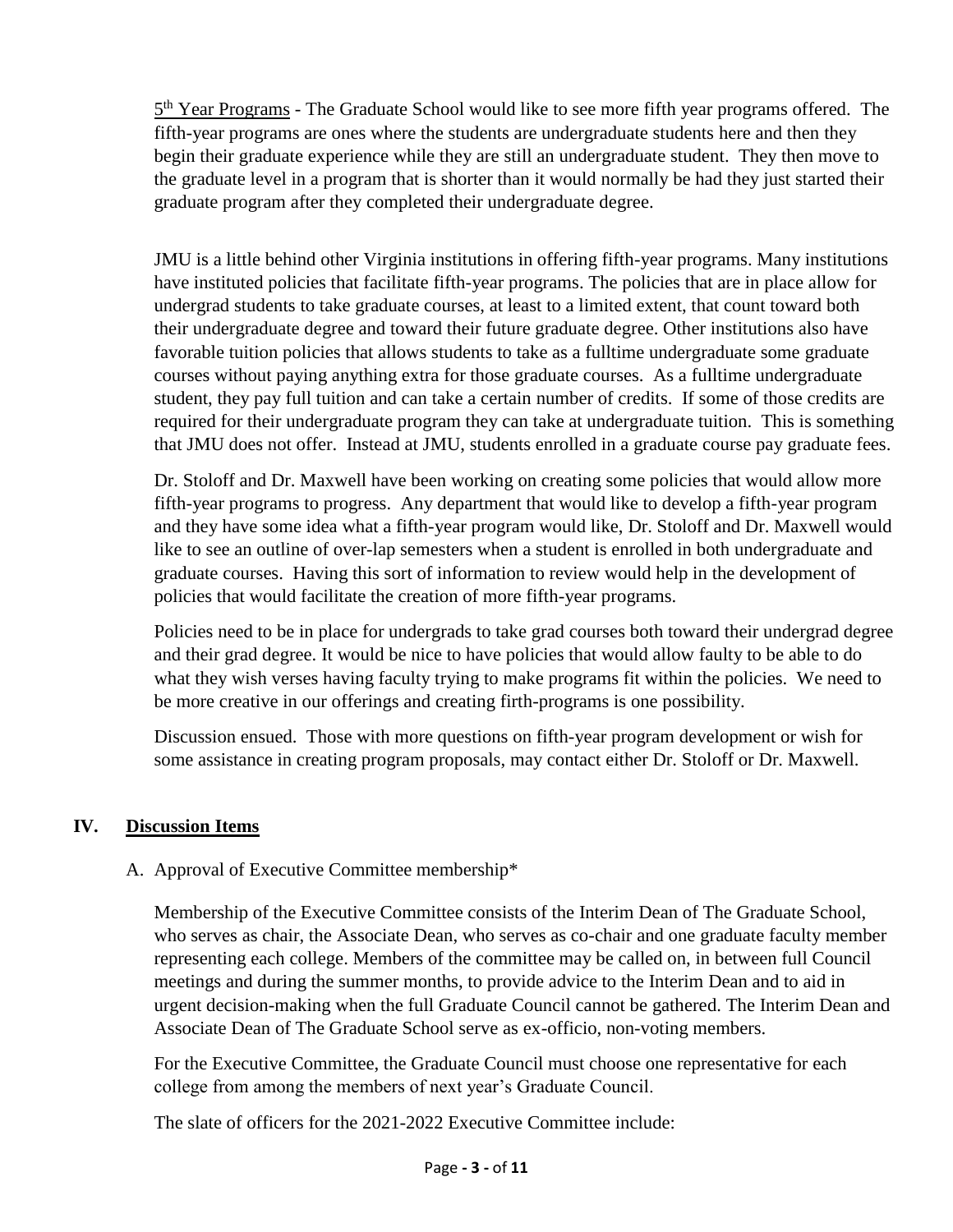| Dr. Jen Almjeld        | College of Arts and Letters                   |
|------------------------|-----------------------------------------------|
| Dr. Matthew Rutherford | <b>College of Business</b>                    |
| Dr. Angela Webb        | College of Education                          |
| Dr. Jeremy Akers       | College of Health and Behavioral Studies      |
| Dr. Orlandrew Danzell  | College of Integrated Science and Engineering |
| Dr. Roshna Wunderlich  | College of Science and Mathematics            |
| Dr. Will Dabback       | College of Visual and Performing Arts         |

The slate of officers for the 2021-2022 Graduate Council Executive Committee were approved through electronic voting.

B. Approval of Graduate Council Curriculum Committee membership\*

The Curriculum Committee is responsible for making all curriculum decisions on behalf of the Graduate Council. This committee is composed of one graduate faculty member representing each college, one at-large graduate faculty member representing all doctoral programs and one at-large graduate faculty member representing all master's programs. Curriculum Committee members can, but are not required to be members of the Graduate Council.

For the Graduate Council Curriculum Committee, the Graduate Council must choose one representative for each college from among the Graduate Faculty of each college. Members do not have to be Graduate Council members or Program Directors, but these individuals are eligible for this committee. In addition, the Graduate Council must choose one at-large graduate faculty member to represent all master's programs and another who will represent all doctoral programs.

This committee meets as necessary no more than monthly, on Thursdays 2:00-3:00 PM.

The slate of officers for the 2021-2022 Curriculum Committee include:

| Dr. Corey Hickerson       | College of Arts and Letters                   |
|---------------------------|-----------------------------------------------|
| Dr. Nancy Nichols         | College of Business                           |
| Dr. Eric Carbaugh         | College of Education                          |
| Dr. Andrea Knopp          | College of Health and Behavioral Studies      |
| Dr. Hossain Heydari       | College of Integrated Science and Engineering |
| Dr. Janet Daniel          | College of Science and Mathematics            |
| Dr. William "Bryce" Hayes | College of Visual and Performing Arts         |

The slate of officers for the 2021-2022 Graduate Council Curriculum Committee were approved through electronic voting.

The floor was opened for nominations for the at-large Master's Program representative and the atlarge Doctoral Programs representative to the Graduate Council Curriculum Committee. The following nominations were made. The nominees will be contacted about their willingness to serve and their availability following the meeting.

| Dr. Christine Argenbright | Doctoral Programs At-Large Representative |
|---------------------------|-------------------------------------------|
| Dr. Stephanie Wasta       | Master's Program At-Large Representative  |
| Dr. Dana Haraway          | Master's Program At-Large Representative  |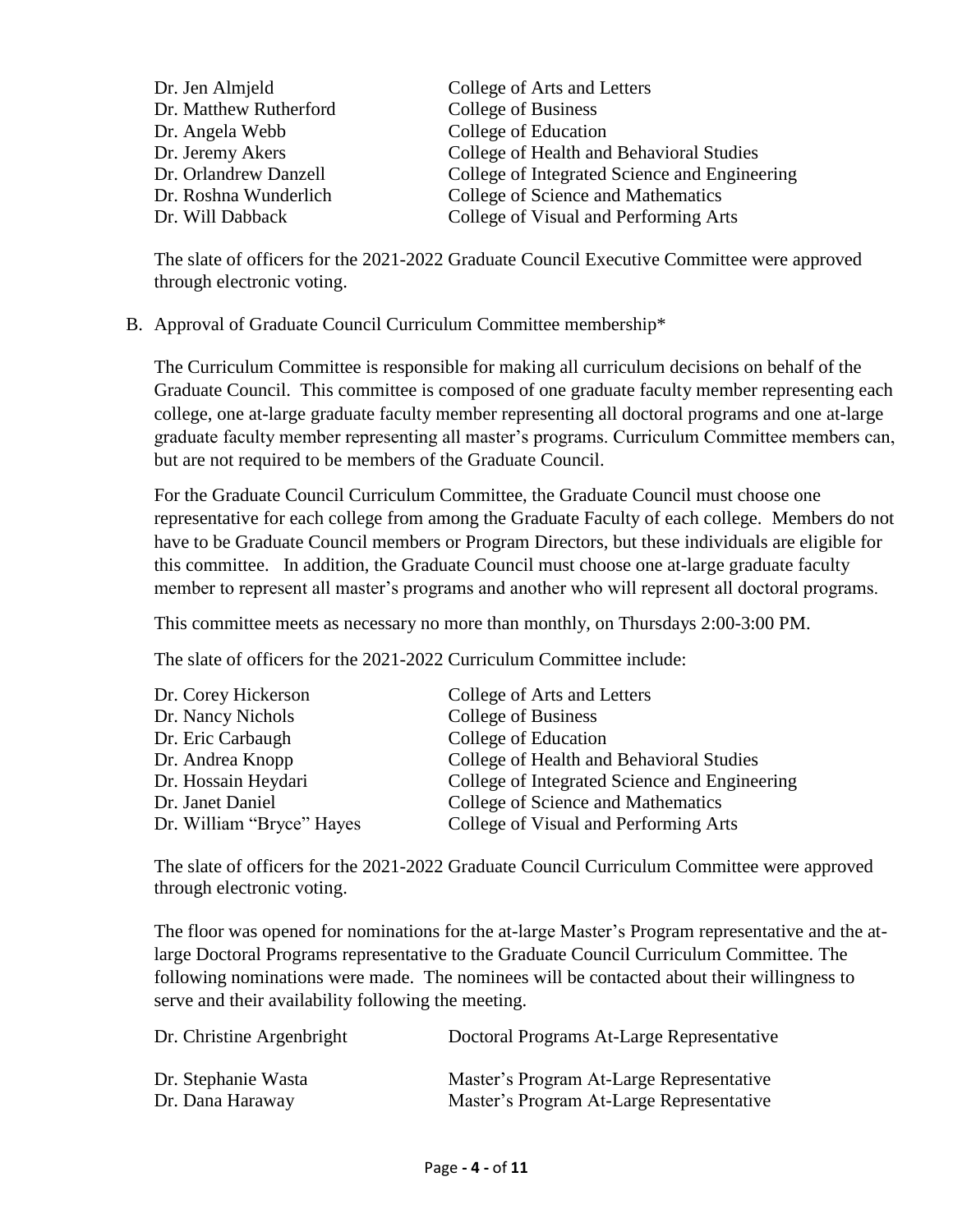C. Committee on Academic Programs (CAP) Members\*

The Committee on Academic Programs serves as the final faculty and administrative body to review and recommend to the president and Board of Visitors curricular matters related to the entire university (e.g., degree requirements; major changes within the General Education Program; and the, deletion and significant modifications of all programs). This committee meets as necessary no more than monthly, on Mondays 1:15-2:15 p.m. Graduate Council needs two representatives.

The floor was opened for nominations for two Graduate Council representative to the Committee on Academic Programs.

Dr. Deborah Bandalos volunteered to serve as one of the Graduate Council representatives.

A second representative is still needed, and there will be a follow-up email sent out to solicit a volunteer.

D. Honor Council Advisory Board Representative\*

A university committee, the Honor Council Advisory Board, is charged with ensuring that the code is properly implemented and maintained. All changes to the Honor Code are made through this body. They exercise various responsibilities in connection with the operation of the university's honor system. It is comprised of the following members: the Honor Council coordinator, president, vice president and investigators; the Provost (or their designee); and one instructor of record from each college appointed by the dean of each college.

Dr. Nancy Nichols has severed the last several years and volunteered to serve as the graduate faculty representative to the Honor Council Advisory Board.

E. New Certificate Program Policy\*

The Graduate Certificate Programs, Policy Number 2020, was revised in December 2019, and again with very minor changes in July 2020. While the Graduate Council Executive Committee approved the Graduate Certificate Programs Policy, it was never brought before the Graduate Council for an official vote.

There was a brief discussion for the clarification of credit limit in the policy. The policy defines the credit limit as 12-24 credits.

Upon motion by Dr. Corey Hickerson, seconded by Dr. Andrea Knopp, the Graduate Certificate Programs, Policy 2020, was approved.

F. Two new English-Proficiency Tests\*

International students who completed their undergraduate degrees outside of the US, must present evidence of English proficiency. The ability to communicate proficiently in the English language is important to a student's participation and success in the graduate program.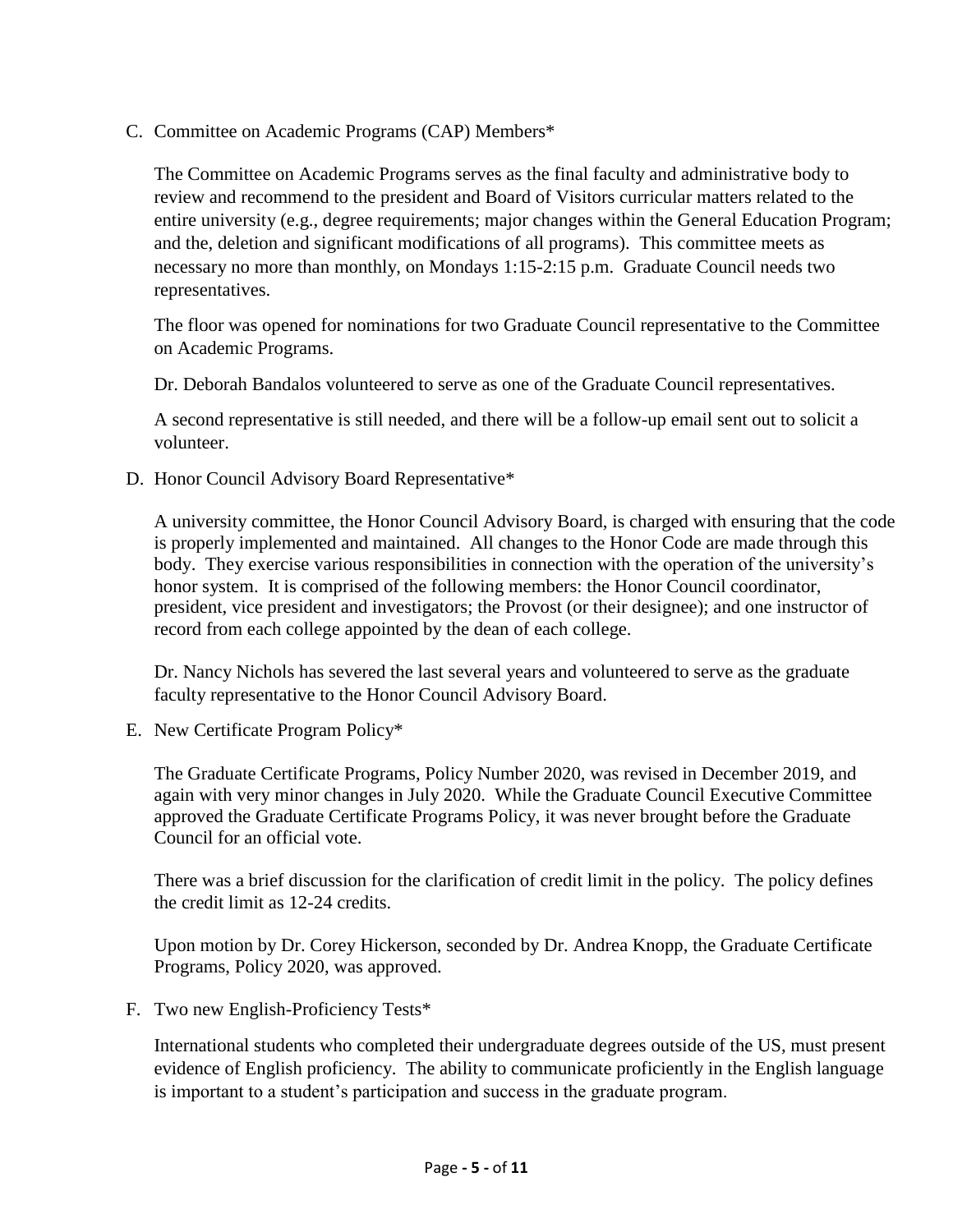Currently TGS accepts TOEFL iBT (total score of 80 or higher) and IELTS (overall score of 6.5 or higher). Individual programs may expect higher levels of English proficiency with these tests. Students may also complete an English language preparation program. Another option available to TGS students, is to request an exception for extraordinary circumstances (example: has been working in a professional role in the US for many years). The Graduate School is fielding questions about considering additional testing options and those options are:

- 1. TOEFL Essentials (proposed JMU minimum score 80)
- 2. Duolingo (proposed JMU minimum score 105)

A motion was made by Dr. Andrea Knopp to table the matter for now, and properly second by Dr. Stephanie Wasta. The motion carried.

#### G. DEI Graduate Faculty Fellow

The Graduate School is seeking a Faculty Fellow who will lead the creation, coordination and implementation of James Madison University's campus-wide Diversity, Equity and Inclusion portfolio for graduate education. This is initially a one-year appointment, with an opportunity for renewal for up to two additional terms. Responsibilities include: leading strategic planning for DEI in TGS; supervising TGS's Thrive Initiatives; attending DEI Director meetings as TGS's representative; promoting the new "National Name Exchange" initiative; and leading the development and implementation of programs that enhance DEI sensitivity and antiracist behavior among faculty, staff and students. Additional activities may include: conducting and publish research on graduate school DEI issues; and seek external funding for diversity, equity and inclusion initiatives.

Interested applicants need to apply by September 30, by sending their materials to the attention of Yvonne Miller [\(millerys@jmu.edu\)](mailto:millerys@jmu.edu).

#### **V. New Business**

There were no new business matters brought forth.

#### **VI. Announcements**

The Graduate Fair will be held on Tuesday, September 28, at Hotel Madison.

James Madison University is now a national member of the National Name Exchange, which is a consortium of 56 universities. The National Name Exchange collects and exchanges names of students with a 3.0 who are considered minorities from underrepresented ethnic backgrounds. Eligible students register voluntarily to participate. JMU's membership ensures that as a participating university these qualified students are identified as potential recruitments into graduate programs. TGS has moved forward to contact these students.

The Graduate Program Director Luncheon Training date has been changed to October 29, 12:00-3:00, lunch will be provided in the Ballroom of Festival.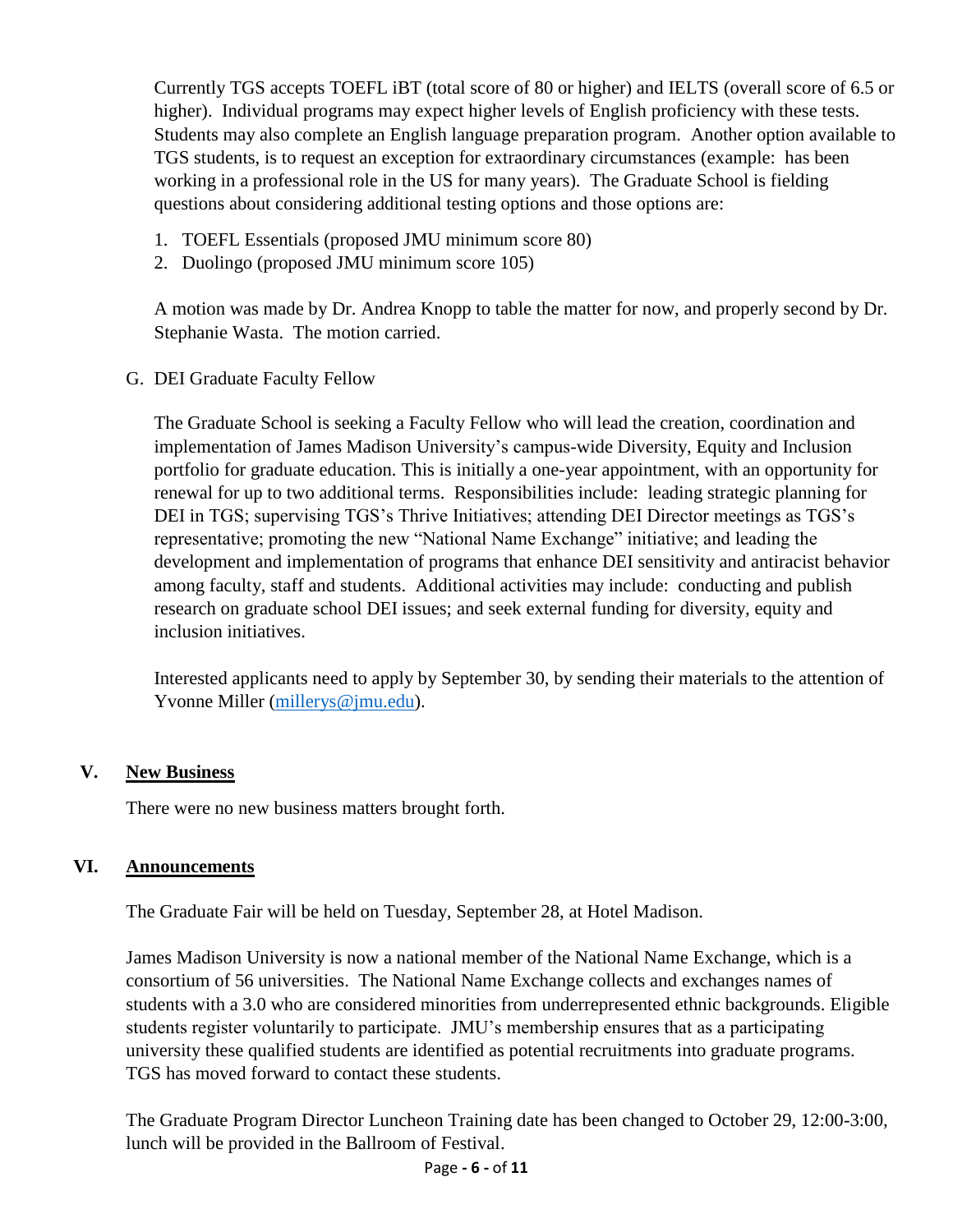#### **VII. Conclusion**

Dean Thomas thanked members for their participation in the meeting. With no further business, the Graduate Council Meeting ended at 3:30 p.m.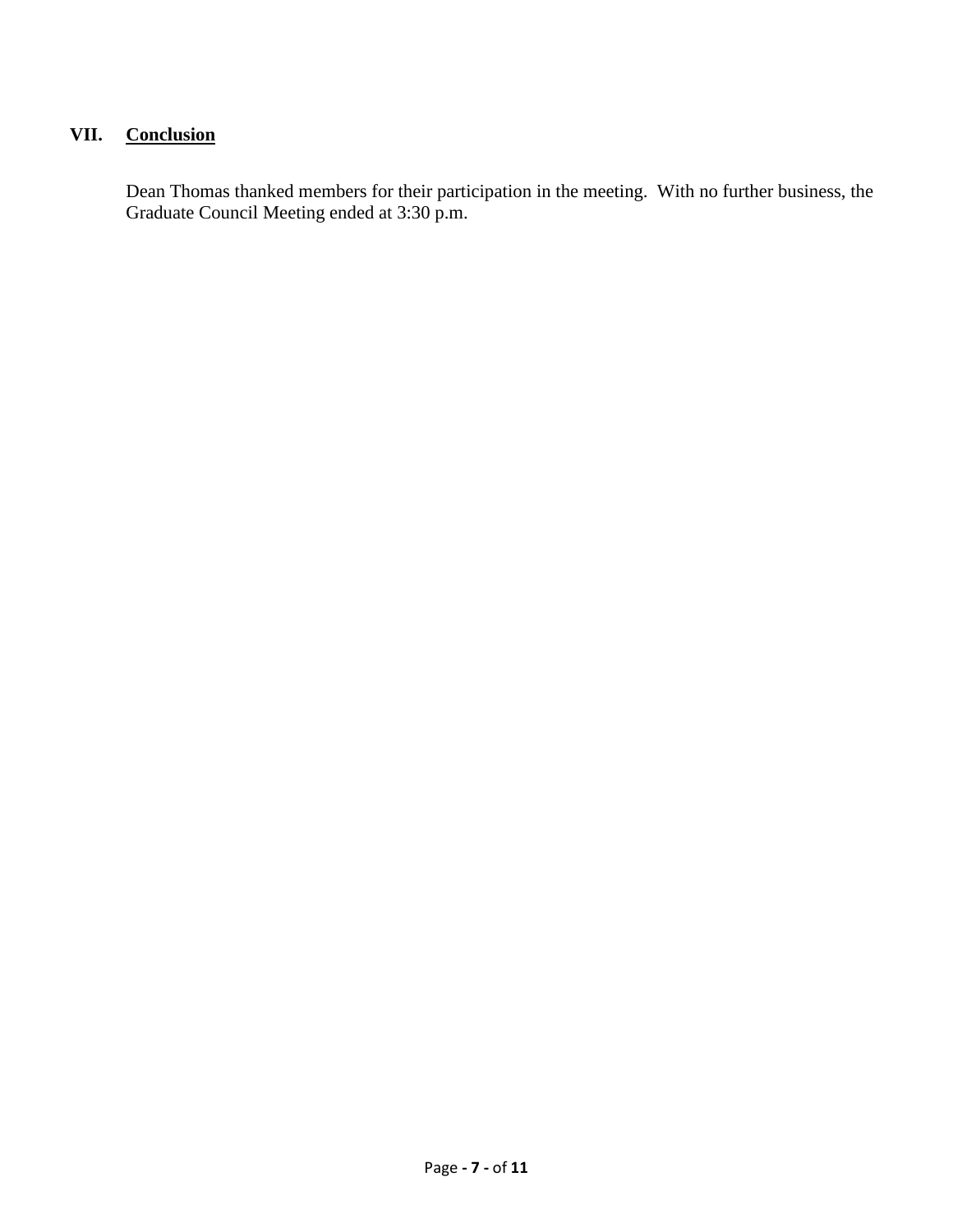

# Graduate Council Voting Members

Sign-in Sheet

September 9, 2021 2:00 - 3:30 pm

Zoom

| Last Name  | <b>First Name</b> | <b>Academic Unit</b>                                   | Joined Zoom Meeting                                            |
|------------|-------------------|--------------------------------------------------------|----------------------------------------------------------------|
| Almjeld    | Jennifer          | Writing, Rhetoric, & Technical<br>Communication (WRTC) | Yes                                                            |
| Akers      | Jeremy            | Health Professions                                     | Yes                                                            |
| Bandalos   | Deborah           | Department of Graduate<br>Psychology                   | Yes                                                            |
| Carr       | Ben               | Hart School                                            | Yes                                                            |
| Coates     | Tabitha           | Learning, Technology, &<br>Leadership Education        | Yes                                                            |
| Dabback    | William           | Music                                                  | Yes                                                            |
| Danzell    | Orlandrew         | School of Integrated Sciences                          | Yes                                                            |
|            |                   |                                                        |                                                                |
| Dillard    | David             | History                                                | Yes                                                            |
| Dyche      | Jeff              | Psychology - Undergraduate                             | Yes                                                            |
| Hefner     | <b>Brooks</b>     | English                                                | Yes                                                            |
| Heydari    | Hossain           | Computer Science                                       |                                                                |
| Hickerson  | Corey             | Communication & Advocacy                               | Yes                                                            |
| Imbrescia  | Eric              | Early, Elementary & Reading<br>Education               | Yes                                                            |
| Knopp      | Andrea            | Nursing                                                | Yes                                                            |
| Mayhew     | Fred              | <b>Political Science</b>                               | Yes                                                            |
| Nichols    | Nancy             | Accounting                                             | Yes                                                            |
| Nye Nick   | Susan Luden       | Kinesiology                                            | Yes (Dr. Luden substituted in Dr. Nye's<br>absence for 9/9/21) |
| Rout       | Ayasakanta        | Communication Sciences &<br>Disorders (CSD)            |                                                                |
| Rutherford | Matthew           | <b>Business Administration</b>                         |                                                                |
| Sloan      | Margaret          | School of Leadership                                   | Yes                                                            |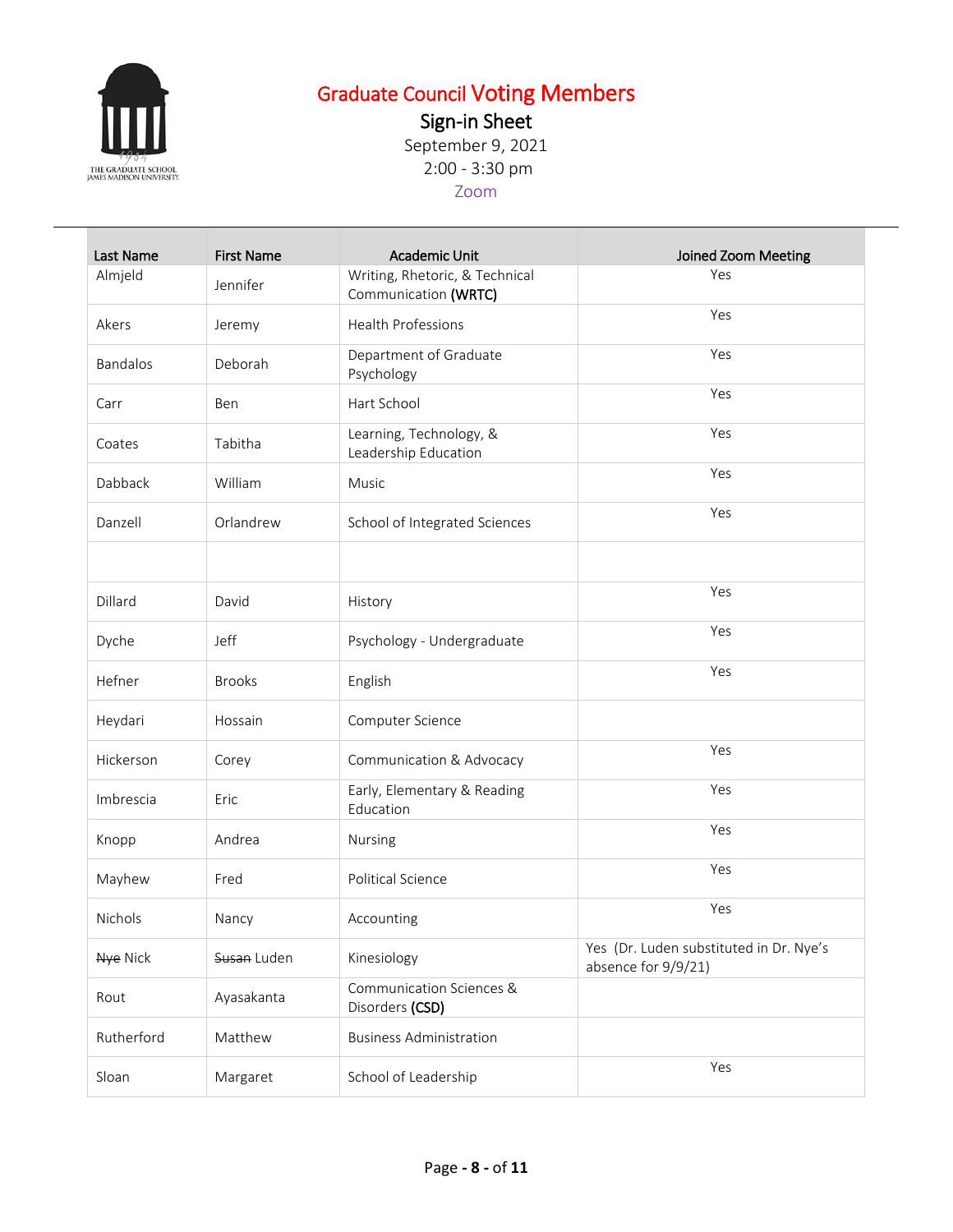

### Graduate Council Voting Members

Sign-in Sheet

September 9, 2021 2:00 - 3:30 pm Zoom

Stevens Alexis Mathematics Alexies Alexies Alexies Alexies Alexies Alexies Alexies Alexies Alexies Alexies Alex Wasta Stephanie Educational Foundations & Exceptionalities Yes Webb Angela Middle, Secondary and Mathematics Education Yes Wightman Bill School of Art & Design History Nes Wunderlich Roshna Biology **Wunderlich** Yes Jones Ellen Marie Graduate Student Association Yes Curtis Ramond Graduate Student Association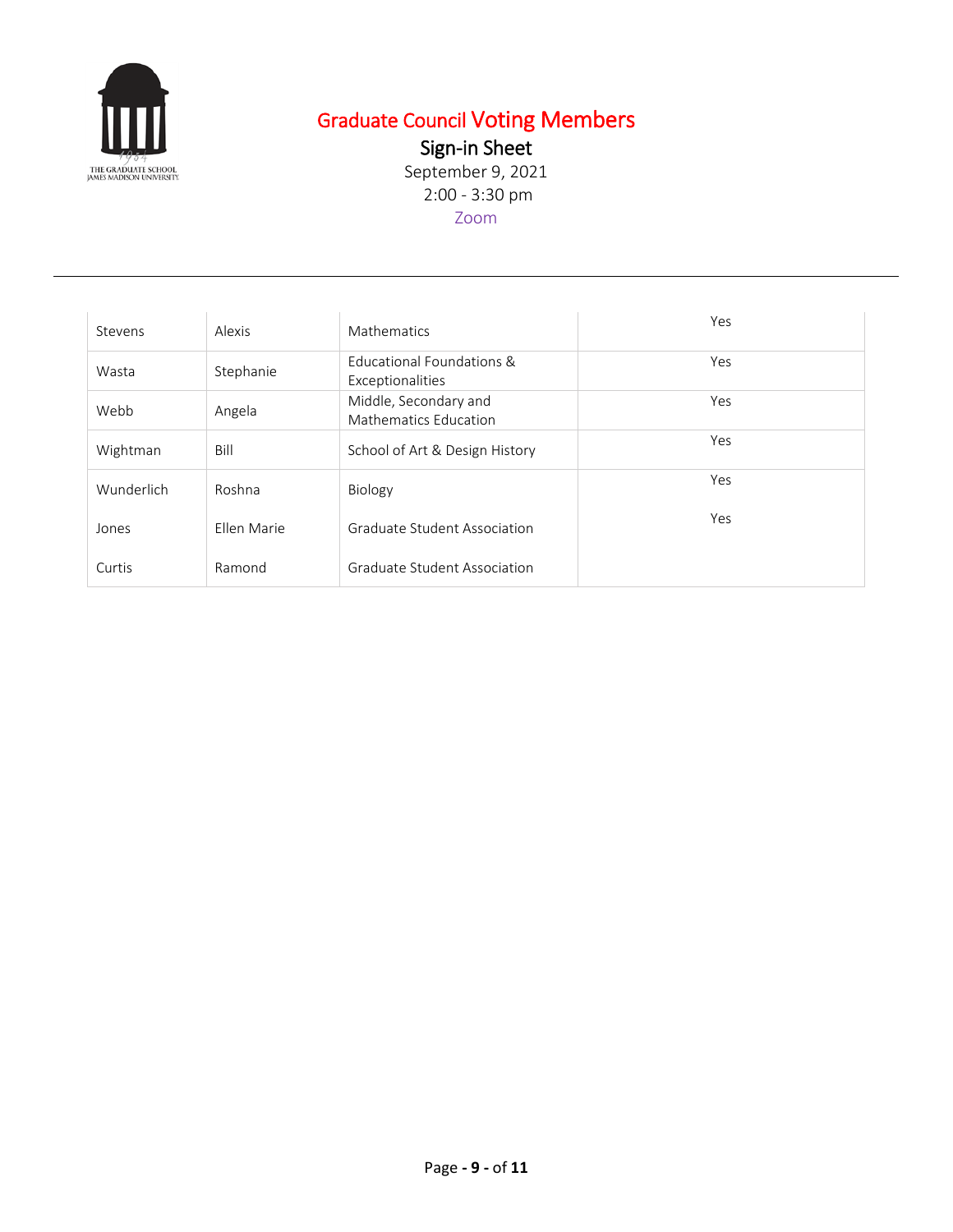

## Graduate Council Guests

Sign-in Sheet September 9, 2021

2:00 - 3:30 pm

Zoom

| The Graduate School Representatives<br><b>Non-Voting Members</b> |                                                                  |                     |  |
|------------------------------------------------------------------|------------------------------------------------------------------|---------------------|--|
| <b>Full Name</b>                                                 | Title                                                            | Joined Zoom Meeting |  |
| Linda Thomas                                                     | Dean                                                             | Yes                 |  |
| Michael Stoloff                                                  | Associate Dean, Admissions and Recruitment                       | Yes                 |  |
| Laura Ryman                                                      | Interim Assistant Dean and Director of Graduate Student Services | Yes                 |  |

| <b>Guests</b> |                   |                                                      |                     |
|---------------|-------------------|------------------------------------------------------|---------------------|
| Last Name     | <b>First Name</b> | Academic Unit                                        | Joined Zoom Meeting |
| Anderson      | Robin             | Graduate Psychology                                  | Yes                 |
| Apple         | Kevin             | Associate Dean, College of Sciences &<br>Mathematics | Yes                 |
| Arndt         | Chris             | Dean's Office, College of Arts and Letters           | Yes                 |
| Bell          | Pamela            | Dean's Office, The Graduate School                   |                     |
| Bourne        | Mary Lou          | Research and Scholarship                             |                     |
| Davis         | Marcus            | Dean's Office, College of Science & Mathematics      |                     |
| <b>Doss</b>   | Cheryl            | Dean's Office, The Graduate School                   | Yes                 |
| Gallagher     | Scott             | Associate Dean, College of Business                  |                     |